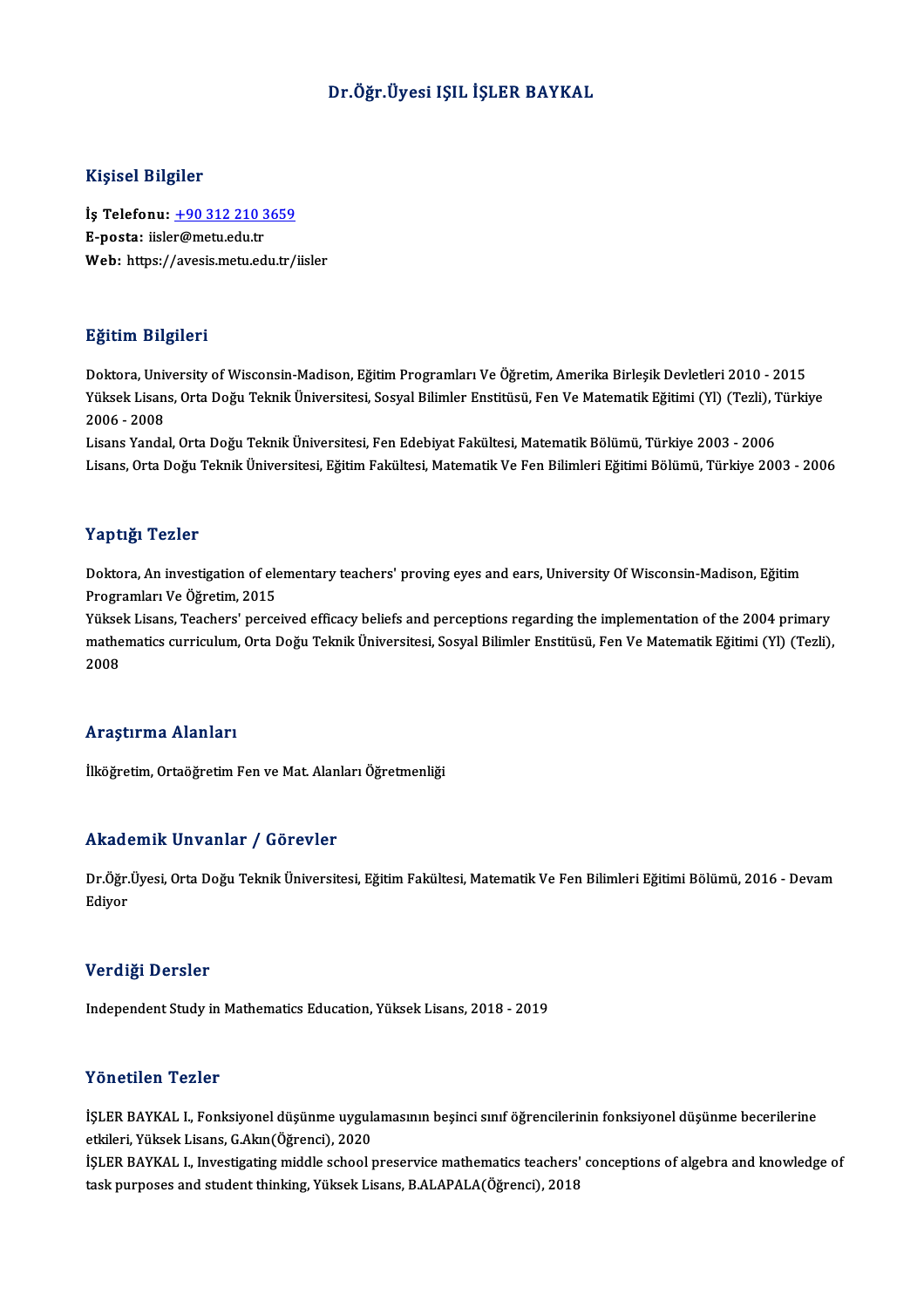## SCI, SSCI ve AHCI İndekslerine Giren Dergilerde Yayınlanan Makaleler

- I. Does Early Algebra Matter? The Effectiveness of an Early Algebra Intervention in Grades 3 to 5 Blanton M., Stroud R., Stephens A., Gardiner A. M., Stylianou D. A., Knuth E., İŞLER BAYKAL I., Strachota S. Does Early Algebra Matter? The Effectiveness of an Early Algebra Intervention in Grades 3 to 5<br>Blanton M., Stroud R., Stephens A., Gardiner A. M. , Stylianou D. A. , Knuth E., İŞLER BAYKAL I., Strachota S.<br>AMERICAN EDUCATI Blanton M., Stroud R., Stephens A., Gardiner A. M. , Stylianou D. A. , Knuth E., İŞLER BAYKAL I., Strachota S.<br>AMERICAN EDUCATIONAL RESEARCH JOURNAL, cilt.56, sa.5, ss.1930-1972, 2019 (SSCI İndekslerine Giren Derg<br>II. Grow
- AMERICAN EDU<br>Growth in chi<br>relationships<br>Planton M. <sup>iSL1</sup> II. Growth in children's understanding of generalizing and representing mathematical structure and<br>relationships<br>Blanton M., İŞLER BAYKAL I., Stroud R., Stephens A., Knuth E., Gardiner A. M.

EDUCATIONAL STUDIES INMATHEMATICS, cilt.102, sa.2, ss.193-219,2019 (SSCI İndekslerineGirenDergi)

- III. Implementing a Framework for Early Algebra EDUCATIONAL STUDIES IN MATHEMATICS, cilt.102, sa.2, ss.193-219, 2019 (SSCI İndekslerine Giren Dergi)<br>Implementing a Framework for Early Algebra<br>Blanton M., Brizuela B. M. , Stephens A., Knuth E., Isler I., Gardiner A. M. , I<mark>mplementing a Framework for Early Algebra</mark><br>Blanton M., Brizuela B. M. , Stephens A., Knuth E., Isler I., Gardiner A. M. , Stroud R., Fonger N. L. , Stylianou D.<br>TEACHING AND LEARNING ALGEBRAIC THINKING WITH 5- TO 12-YEAR Blanton M., Brizuela B. M. , Stephens A., Knuth E., Isler I., Gardiner A. M. , Stroud R., Fonger N. L. , S<br>TEACHING AND LEARNING ALGEBRAIC THINKING WITH 5- TO 12-YEAR-OLDS: THE GLOBAL EVO<br>EMERGING FIELD OF RESEARCH AND PRA TEACHING AND LEARNING ALGEBRAIC THINKING WITH 5- TO 12-YEAR-OLDS: THE GLOBAL EVOLUTION OF AN EMERGING FIELD OF RESEARCH AND PRACTICE, ss.27-49, 2018 (SSCI Indekslerine Giren Dergi)<br>IV. Developing a Learning Progression for
- EMERGING FIELD OF RESEARCH<br>Developing a Learning Progress<br>from Mathematics Education Developing a Learning Progression for Curriculum, Instruction, and<br>from Mathematics Education<br>Fonger N. L. , Stephens A., Blanton M., İşler Baykal I., Knuth E., Gardiner A. M.<br>COCNITION AND INSTRUCTION, silt 36, ss 30, 55, from Mathematics Education<br>Fonger N. L. , Stephens A., Blanton M., İşler Baykal I., Knuth E., Gardiner A. M.<br>COGNITION AND INSTRUCTION, cilt.36, ss.30-55, 2018 (SSCI İndekslerine Giren Dergi)<br>A. Learning Progression for El

- Fonger N. L. , Stephens A., Blanton M., İşler Baykal I., Knuth E., Gardiner A. M.<br>COGNITION AND INSTRUCTION, cilt.36, ss.30-55, 2018 (SSCI İndekslerine Giren Dergi)<br>V. A Learning Progression for Elementary Students' Functi COGNITION AND INSTRUCTION, cilt.36, ss.30-55, 2018 (SSCI İndekslerine Giren Dergi)<br>A Learning Progression for Elementary Students' Functional Thinking<br>Stephens A. C. , Fonger N., Strachota S., İŞLER BAYKAL I., Blanton M., A Learning Progression for Elementary Students' Functional Thinking<br>Stephens A. C. , Fonger N., Strachota S., İŞLER BAYKAL I., Blanton M., Knuth E., Gardiner A. M.<br>MATHEMATICAL THINKING AND LEARNING, cilt.19, sa.3, ss.143-
- VI. The Development of Children s Algebraic Thinking The Impact of a Comprehensive Early Algebra MATHEMATICAL THINKING ANI<br>The Development of Childre<br>Intervention in Third Grade<br>Platton M. Stanbons A. Knuth E Blanton M., Stephens A., Knuth E., Gardiner A., İşler I., Kim J.

Journal For Research In Mathematics Education, cilt.46, ss.39-87, 2015 (SSCI İndekslerine Giren Dergi)

## Diğer Dergilerde Yayınlanan Makaleler

iğer Dergilerde Yayınlanan Makaleler<br>I. Middle School Pre-Service Mathematics Teachers' Opinions related to Mathematics Education for<br>Sustainability n Bergherae<br>Middle School<br>Sustainability<br>SEMiZ G K Rist Middle School Pre-Service<br>Sustainability<br>SEMİZ G. K. , İŞLER BAYKAL I.<br>FURASIAN JOURNAL OF FDUC

Sustainability<br>SEMİZ G. K. , İŞLER BAYKAL I.<br>EURASIAN JOURNAL OF EDUCATIONAL RESEARCH, sa.89, ss.111-136, 2020 (ESCI İndekslerine Giren Dergi)

- II Just Say Yes to Early Algebra Stephens A., Blanton M., Knuth E., İŞLER I., Murphy Gardiner A. Just Say Yes to Early Algebra<br>Stephens A., Blanton M., Knuth E., İŞLER I., Murphy Gardiner A.<br>Teaching Children Mathematics, cilt.22, sa.2, ss.92, 2015 (Diğer Kurumların Hakemli Dergileri)<br>The String Task Not Just for High
- III. The String Task Not Just for High School<br>
ISLER I., Marum T., Stephens A., Blanton M., Knuth E., Murphy Gardiner A. Teaching Children Mathematics, cilt.22, sa.2, ss.92, 2015 (Diğer Kurumları<br>The String Task Not Just for High School<br>İŞLER I., Marum T., Stephens A., Blanton M., Knuth E., Murphy Gardiner A.<br>Teaching Children Mathematics, s The String Task Not Just for High School<br>İŞLER I., Marum T., Stephens A., Blanton M., Knuth E., Murphy Gardiner A.<br>Teaching Children Mathematics, cilt.21, sa.5, ss.282-292, 2015 (Diğer Kurumların Hakemli Dergileri)<br>Faustio ISLER I., Marum T., Stephens A., Blanton M., Knuth E., Murphy Gardiner A.<br>Teaching Children Mathematics, cilt.21, sa.5, ss.282-292, 2015 (Diğer Kurumların Hakemli Dergileri)<br>IV. Equation structure and the meaning of the eq

Teaching Children Mathematics, cilt.21, sa.5<br>Equation structure and the meaning of<br>elementary students' understandings<br>Stephens A.C., Knuth E.L., Planton M.L., L Equation structure and the meaning of the equal sign: The impact<br>elementary students' understandings<br>Stephens A. C. , Knuth E. J. , Blanton M. L. , Isler I., Gardiner A. M. , Marum T.<br>JOUDMAL OF MATHEMATICAL REHAVIOR si<sup>1</sup> elementary students' understandings<br>Stephens A. C. , Knuth E. J. , Blanton M. L. , Isler I., Gardiner A. M. , Marum T.<br>JOURNAL OF MATHEMATICAL BEHAVIOR, cilt.32, sa.2, ss.173-182, 2013 (ESCI İndekslerine Giren Dergi)

## Kitap & Kitap Bölümleri

- Itap & Kitap Bölümleri<br>I. İspat Etkinlikleri ve Sınıf İçi Uygulamaları<br>Özgün Z. Jeler Baykal I. Doğan M. E ölü İsrael Dorumoru<br>İspat Etkinlikleri ve Sınıf İçi Uyg<br>Özgür Z., Işler Baykal I., Doğan M. F.<br>Matamatik Eğitiminde Etkinlikler Ve İspat Etkinlikleri ve Sınıf İçi Uygulamaları<br>Özgür Z., Işler Baykal I., Doğan M. F.<br>Matematik Eğitiminde Etkinlikler Ve Uygulamaları, Yüksel DEDE,Muhammed Fatih DOĞAN,Fatma ASLAN-TUTAK,<br>Editör Bosom A Yaungılık Ankara *se* Özgür Z., Işler Baykal I., Doğan M. F.<br>Matematik Eğitiminde Etkinlikler Ve Uygulamaları, Yül<br>Editör, Pegem A Yayıncılık, Ankara, ss.415-438, 2020<br>İlkolmlda sehir öğretimi Editör, Pegem A Yayıncılık, Ankara, ss.415-438, 2020<br>II. İlkokulda cebir öğretimi
-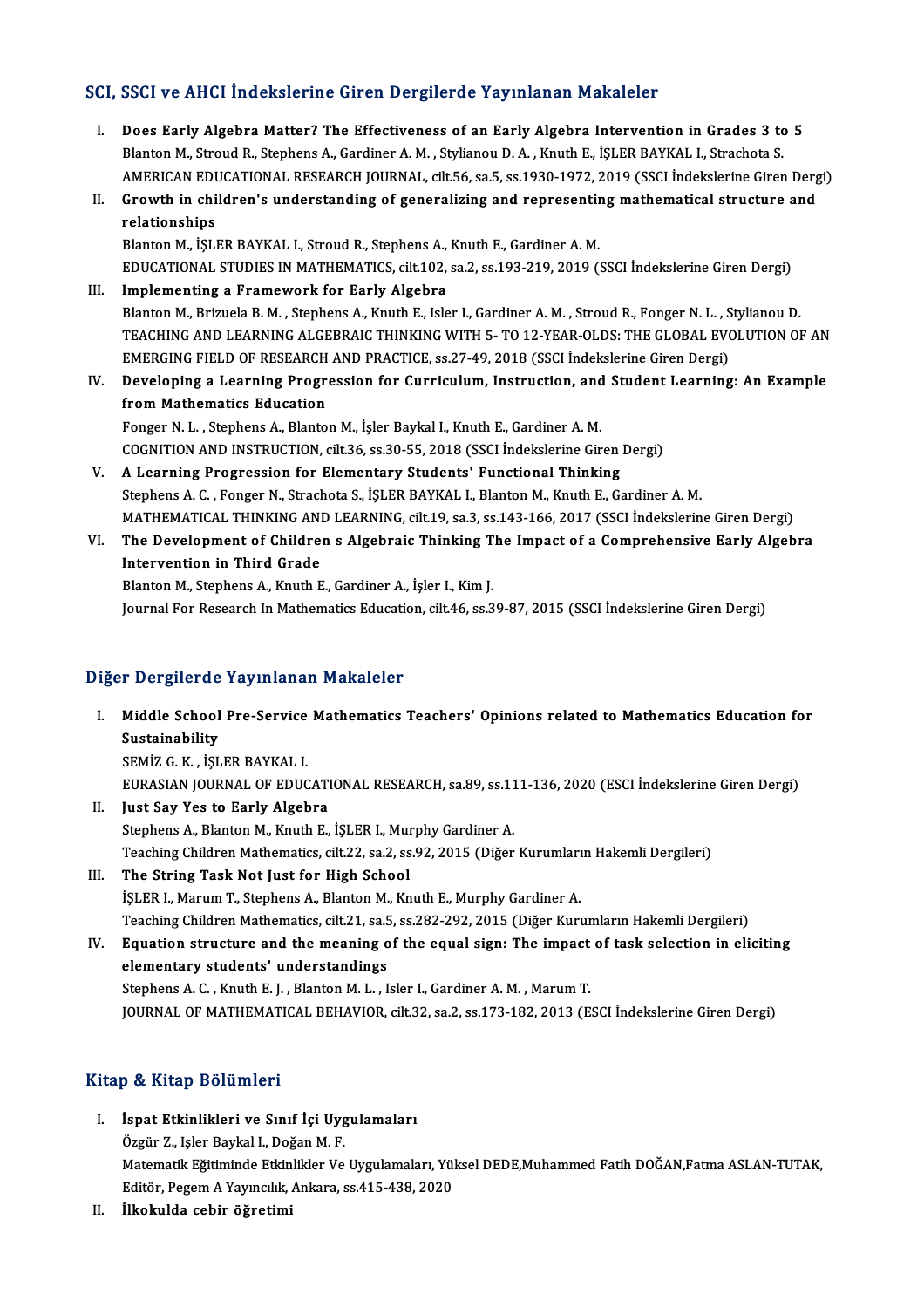İşler Baykal I.

İlkokul Matematik Öğretimi, Kamuran Tarım,Güney Hacıömeroğlu, Editör, Anı Yayıncılık, Ankara, ss.245-261, 2019 İşler Baykal I.<br>İlkokul Matematik Öğretimi,<br>III. İlkokulda Cebir Öğretimi

## İlkokul Matematil<br>İl<mark>kokulda Cebir</mark><br>İŞLER BAYKAL I.<br>Matematil: Öğneti

İlkokulda Cebir Öğretimi<br>İŞLER BAYKAL I.<br>Matematik Öğretiminin Temelleri İlkokul, Kamuran Tarım, Güney Hacıömeroğlu, Editör, Anı Yayıncılık, Ankara, İŞLER BAYKAL I.<br>Matematik Öğretin<br>ss.245-261, 2019<br>Implementing a

## ss.245-261, 2019<br>IV. Implementing a Framework for Early Algebra

Blanton M., Brizuela B., Stephens A., Knuth E., İşler Baykal I., Gardiner A.M., Stroud R., Fonger N., Stylianou D. I<mark>mplementing a Framework for Early Algebra</mark><br>Blanton M., Brizuela B., Stephens A., Knuth E., İşler Baykal I., Gardiner A. M. , Stroud R., Fonger N., Stylianou<br>Teaching and Learning Algebraic Thinkingwith 5- to 12-Year-Olds Blanton M., Brizuela B., Stephens A., Knuth E., İ.;<br>Teaching and Learning Algebraic Thinkingwith<br>Springer, London/Berlin , Zug, ss.27-49, 2018

# Springer, London/Berlin , Zug, ss.27-49, 2018<br>Hakemli Kongre / Sempozyum Bildiri Kitaplarında Yer Alan Yayınlar

- akemli Kongre / Sempozyum Bildiri Kitaplarında Yer Alan Yayınlar<br>I. Bir Erken Cebir Uygulamasının Üçüncü Sınıf Öğrencilerin Fonksiyonel Düşünme Becerilerine Etkisi<br>Östürk N. Cüzeller C. Sevah İ. İslam Baykal I. Öztürk Köngre 7 Sempozyum Brunka I.<br>Bir Erken Cebir Uygulamasının Üçüncü<br>Öztürk N., Güzeller G., Saygılı İ., İşler Baykal I. Bir Erken Cebir Uygulamasının Üçüncü Sınıf Öğrencilerin Fonksi<br>Öztürk N., Güzeller G., Saygılı İ., İşler Baykal I.<br>EJERCONGRESS 2020, Eskişehir, Türkiye, 10 - 13 Eylül 2020, ss.591-600<br>Üçüncü, Döndüncü ve Besinsi Sınıf Öğr
- Öztürk N., Güzeller G., Saygılı İ., İşler Baykal I.<br>EJERCONGRESS 2020, Eskişehir, Türkiye, 10 13 Eylül 2020, ss.591-600<br>II. Üçüncü, Dördüncü ve Beşinci Sınıf Öğrencilerinin Eşit İşaretine Yönelik Algıları<br>İsler Baykal I. EJERCONGRESS 2020, Eskişehir, Türkiye, 10 -<br>Üçüncü, Dördüncü ve Beşinci Sınıf Öğrer<br>İşler Baykal I., Öztürk N., Yıldızel İ., Güzeller G.<br>4. Uluslaranesi Türk Bilgiseyar ve Matematik E Üçüncü, Dördüncü ve Beşinci Sınıf Öğrencilerinin Eşit İşaretine Yönelik Algıları<br>İşler Baykal I., Öztürk N., Yıldızel İ., Güzeller G.<br>4. Uluslararası Türk Bilgisayar ve Matematik Eğitimi Sempozyumu, İzmir, Türkiye, 26 - 28 İşler Baykal I., Öztürk N., Yıldızel İ., Güzeller G.<br>1. Uluslararası Türk Bilgisayar ve Matematik Eğitimi Sempozyumu, İzmir, Türkiye, 26 - 28 Eylül 2019, ss.1172-<br>1. The Effects Of Problem Solving Strategies On 5Th Grade S
- 4. Uluslararası Türk Bilg<br>The Effects Of Proble<br>Kanar Ö., İşler Baykal I.<br>4. Illuslararası Türk Bilg The Effects Of Problem Solving Strategies On 5Th Grade Students' Problem Solving Achievement<br>Kanar Ö., İşler Baykal I.<br>4. Uluslararası Türk Bilgisayar ve Matematik Eğitimi Sempozyumu, İzmir, Türkiye, 26 - 28 Eylül 2019, ss

- Kanar Ö., İşler Baykal I.<br>4. Uluslararası Türk Bilgisayar ve Matematik Eğitimi Sempozyumu, İzmir, Türk<br>IV. Teachers' Conceptions of Algebra and Knowledge of Task Purposes<br>Alanala B. İslam Paykal I. 4. Uluslararası Türk Bilgi<br>Teachers' Conception:<br>Alapala B., İşler Baykal I.<br>Eleventh Congress of the Eleventh Congress of the European Society for Research in Mathematics Education, Utrecht, Hollanda, 6 - 11 Şubat<br>2019, ss.532-533 Alapala B., İşler Baykal I. Eleventh Congress of the European Society for Research in Mathematics Educat<br>2019, ss.532-533<br>V. Elementary pre-service mathematics teachers' conceptions of algebra<br>Alapala B. İslam Baykal I.
- 2019, ss.532-533<br>**Elementary pre-servic<br>Alapala B., İşler Baykal I.**<br>Pressedings of the 42nd Elementary pre-service mathematics teachers' conceptions of algebra<br>Alapala B., İşler Baykal I.<br>Proceedings of the 42nd Conference of the International Group for the Psychology of Mathematics Education,<br>Umes İsves 3 - 09 T Alapala B., İşler Baykal I.<br>Proceedings of the 42nd Conference of the II<br>Umea, İsveç, 3 - 08 Temmuz 2018, cilt.5, ss.6<br>İlköğnetim Matematik Öğnetmen Adevlat

## Proceedings of the 42nd Conference of the International Group for the Psychology of Mathematics Educa<br>Umea, İsveç, 3 - 08 Temmuz 2018, cilt.5, ss.6<br>VI. İlköğretim Matematik Öğretmen Adaylarının Sürdürülebilirlik için Matem Umea, İsveç, 3 - 08 Temmuz 2018, cilt.5, ss.6<br>VI. İlköğretim Matematik Öğretmen Adaylarının Sürdürülebilirlik için Matematik Eğitimi Üzerine<br>Görüşleri

Karaarslan Semiz G., İşler Baykal I. EJER,Antalya,Türkiye,2 -05Mayıs2018, ss.1116-1117

## VII. Fostering Generalizations: a classroom discourse analysis

Prough S., Strachota S., Veltri R., İŞLER I., Blanton M., Gardiner A.M., Knuth E., Stephens A. 39th annual meeting of the North American Chapter of the International Group for the Psychology of Mathematics Prough S., Strachota S., Veltri R., İŞLER I., Blanton M., Gardiner A. M. , Knuth E., Step<br>39th annual meeting of the North American Chapter of the International Group fo<br>(PMENA), Indianapolis, Amerika Birleşik Devletleri,

## VIII. The interplay between students' understandings of proportional and functional relationships<br>Stephens A., Strachota S., Knuth E., Blanton M., ISLER I., Gardiner A. M. (PMENA), Indianapolis, Amerika Birleşik Devletleri, 5 - 08 Ekim 2017,<br>The interplay between students' understandings of proportio<br>Stephens A., Strachota S., Knuth E., Blanton M., İŞLER I., Gardiner A. M.<br>20th annual meetin The interplay between students' understandings of proportional and functional relationships<br>Stephens A., Strachota S., Knuth E., Blanton M., İŞLER I., Gardiner A. M.<br>39th annual meeting of the North American Chapter of the Stephens A., Strachota S., Knuth E., Blanton M., İŞLER I., Gardiner A. M.<br>39th annual meeting of the North American Chapter of the International Group fo<br>(PMENA), Indianapolis, Amerika Birleşik Devletleri, 5 - 08 Ekim 2017 39th annual meeting of the North American Chapter of the International Group for the Psychology of Mathematic<br>(PMENA), Indianapolis, Amerika Birleşik Devletleri, 5 - 08 Ekim 2017, ss.251-258<br>IX. Matematik performansında 4.

## (PMENA), Indianapolis, Amerika Birleşik De<br>Matematik performansında 4. sınıftan<br>bilişsel derinlik açısından incelenmesi<br>CELİKDEMİR K. KARLAN CAN C. İSLER BAY Matematik performansında 4. sınıftan 8. sınıfa olan değişi:<br>bilişsel derinlik açısından incelenmesi<br>ÇELİKDEMİR K., KAPLAN CAN G., İŞLER BAYKAL I., ÇAKIROĞLU E.<br>2. Türk Bilgiseyer ve Metemetik Eğitimi Semnegrumu, Türkiye 17 bilişsel derinlik açısından incelenmesi<br>ÇELİKDEMİR K., KAPLAN CAN G., İŞLER BAYKAL I., ÇAKIROĞLU E.<br>3. Türk Bilgisayar ve Matematik Eğitimi Sempozyumu, Türkiye, 17 - 19 Mayıs 2017

## X. Grade 6 students' abilities to represent functional relationships 3. Türk Bilgisayar ve Matematik Eğitimi Sempozyumu, Türkiye, 17 - 19 Mayıs<br>Grade 6 students' abilities to represent functional relationships<br>Isler I., Strachota S., Stephens A., Fonger N., Blanton M., Gardiner A., Knuth E. 10th Congress of the European-Society-for-Research-in-Mathematics-Education (CERME), Dublin, İrlanda, 1 - 05<br>Şubat 2017, ss.432-439 Isler I., Strachota S., Ste<sub>l</sub><br>10th Congress of the Eu<br>Şubat 2017, ss.432-439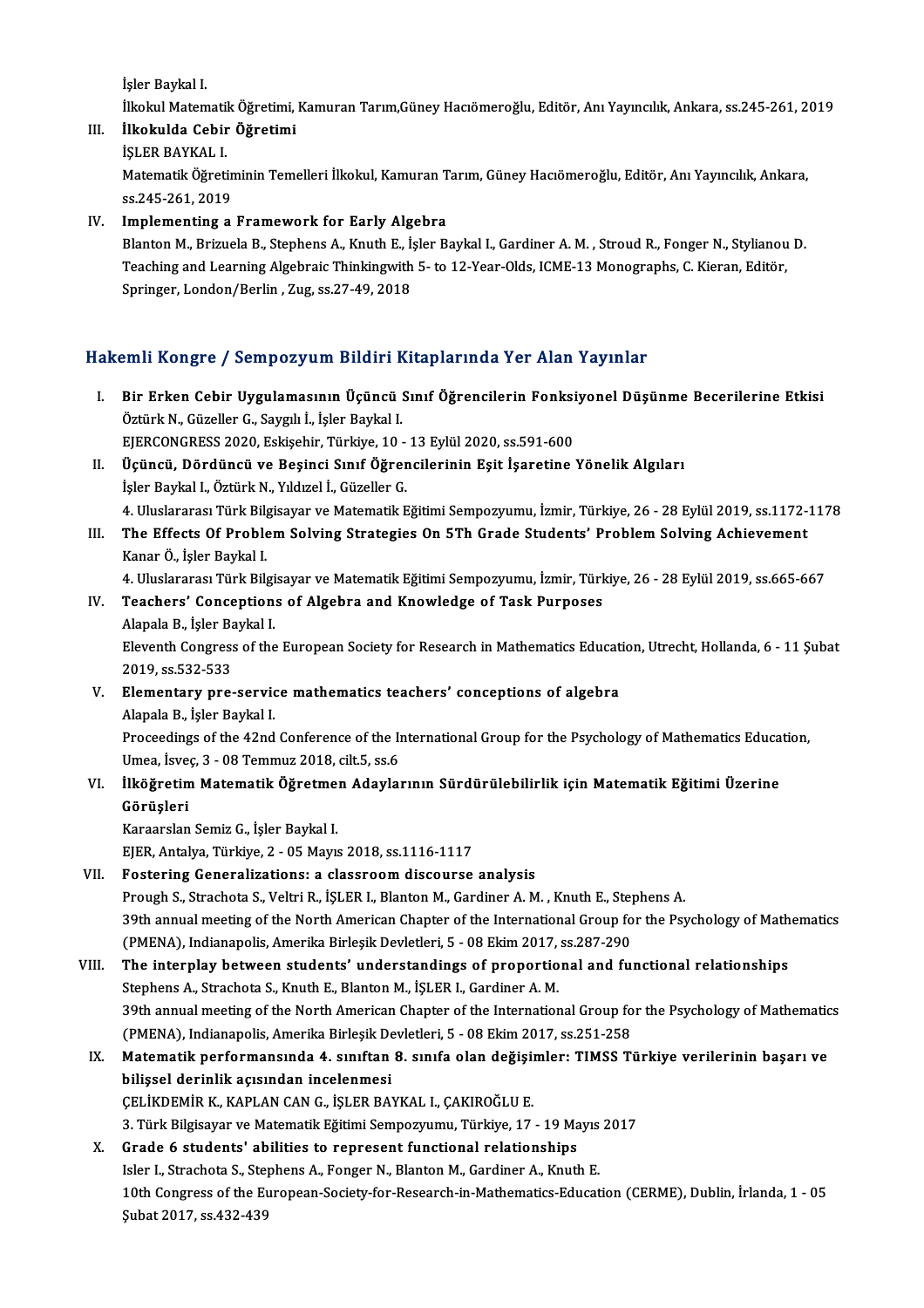## XI. Tracing mathematics-related belief change in teacher education programs<br>Heeer C. Jolen J Tracing mathe<br>Haser C., Isler I.<br>10th Congress c

Haser C., Isler I.<br>10th Congress of the European-Society-for-Research-in-Mathematics-Education (CERME), Dublin, İrlanda, 1 - 05 Şubat2017, ss.1106-1113

XII. Analyzing generalizations through discourse Strachota S., İŞLER I., Fonger N., Blanton M., Gardiner A.M. Analyzing generalizations through discourse<br>Strachota S., İŞLER I., Fonger N., Blanton M., Gardiner A. M.<br>38th annual meeting of the North American Chapter of the International Group for the Psychology of Mathematics<br>Educa Strachota S., İŞLER I., Fonger M<br>38th annual meeting of the No<br>Education, 3 - 06 Kasım 2016<br>A longitudinal study of ala 38th annual meeting of the North American Chapter of the International Group for the Psychology of Mathem<br>Education, 3 - 06 Kasım 2016<br>XIII. A longitudinal study of elementary students use of variable notation to represent Education, 3 - 06 |<br>A longitudinal s<br>generalizations<br><sup>Planton M. Cordi</sup> A longitudinal study of elementary students use<br>generalizations<br>Blanton M., Gardiner A., İŞLER I., Stephens A., Knuth E.<br>Annual Meeting of the American Education Bessersh A generalizations<br>Blanton M., Gardiner A., İŞLER I., Stephens A., Knuth E.<br>Annual Meeting of the American Education Research Association, 8 - 12 Nisan 2016 XIV. Arithmetic Properties as a Route into Algebraic Reasoning Strachota S., İŞLER I., Kang H. Arithmetic Properties as a Route into Algebraic Reasoning<br>Strachota S., İŞLER I., Kang H.<br>37th Annual Meeting of the North American Chapter of the International Group for the Psychology of Mathematics<br>Education 5, .08 Kesu Strachota S., İŞLER I., Kang H.<br>37th Annual Meeting of the North Am<br>Education, 5 - 08 Kasım 2015, ss.263<br>A componioon of olementeru and 37th Annual Meeting of the North American Chapter of the International Group for the I<br>Education, 5 - 08 Kasım 2015, ss.263<br>XV. A comparison of elementary and middle grades students algebraic reasoning<br>is ED L Planton M. M Education, 5 - 08 Kasım 2015, ss.263<br>A comparison of elementary and middle grades students algebrary<br>İŞLER I., Blanton M., Murphy Gardiner A., Knuth E., Stephens A., Kang H.<br>Jaint Mesting of PME 28 and PME NA 26, 15 - 20 T A comparison of elementary and middle grades students algebraic r<br>İŞLER I., Blanton M., Murphy Gardiner A., Knuth E., Stephens A., Kang H.<br>Joint Meeting of PME 38 and PME-NA 36, 15 - 20 Temmuz 2014, cilt.6, ss.110<br>Third gr İŞLER I., Blanton M., Murphy Gardiner A., Knuth E., Stephens A., Kang H.<br>Joint Meeting of PME 38 and PME-NA 36, 15 - 20 Temmuz 2014, cilt.6, ss.110<br>XVI. Third graders generalizations about even numbers and odd numbers **Joint Meeting c**<br>**Third grader<br>intervention**<br>ist EP L Stoph Third graders generalizations about even numbers and<br>intervention<br>İŞLER I., Stephens A., Murphy Gardiner A., Knuth E., Blanton M.<br>25th annual meeting of the North American Chapter of the Inte intervention<br>İŞLER I., Stephens A., Murphy Gardiner A., Knuth E., Blanton M.<br>35th annual meeting of the North American Chapter of the International Group for the Psychology of Mathematics<br>Education 14, 17 Kasım 2013, ss.14 ISLER I., Stephens A., Murphy Gardiner A., K<br>35th annual meeting of the North American<br>Education, 14 - 17 Kasım 2013, ss.140-143<br>Preservise teachers sensentions of als XVII. Preservice teachers conceptions of algebra and knowledge of student thinking is LER I., Knuth E. Education, 14 - 17 Kasım 2013, ss 140-143 Preservice teachers conceptions of algebra and knowledge of student thinking<br>İŞLER I., Knuth E.<br>37th Conference of the International Group for the Psychology of Mathematics Education, 28 Temmuz - 02 Ağustos<br>2013. silt 5, 9 iSLER I., Knuth E.<br>37th Conference<br>2013, cilt.5, ss.77<br>Eourth grade at 37th Conference of the International Group for the Psychology of Mathematics Educatio<br>2013, cilt.5, ss.77<br>XVIII. Fourth grade students abilities to write algebraic expressions and equations<br><sup>isl EB L</sup> Marum T. Staphens A 2013, cilt.5, ss.77<br>**Fourth grade students abili**<br>İŞLER I., Marum T., Stephens A.<br>National Council of Teachers of Fourth grade students abilities to write algebraic expressions and equations<br>ISLER I., Marum T., Stephens A.<br>National Council of Teachers of Mathematics Research Presession, 15 - 17 Nisan 2013<br>From nequisive pattern to con İŞLER I., Marum T., Stephens A.<br>National Council of Teachers of Mathematics Research Presession, 15 - 17 Nisan 2013<br>XIX. From recursive pattern to correspondence rule Developing students abilities to engage in function National<br>From red<br>thinking<br>Stanbang From recursive pattern to correspondence rule Developing stud<br>thinking<br>Stephens A., İŞLER I., Marum T., Blanton M., Knuth E., Murphy Gardiner A.<br>Thirty Fourth Annual Meetings the Nerth American Chanter of the Intern thinking<br>Stephens A., İŞLER I., Marum T., Blanton M., Knuth E., Murphy Gardiner A.<br>Thirty-Fourth Annual Meetingof the North American Chapter of the International Group for the Psychology of<br>Mathematics Education 1 - 04 Kes Stephens A., İŞLER I., Marum T., Blanton M., Knuth E., M.<br>Thirty-Fourth Annual Meetingof the North American Ch<br>Mathematics Education, 1 - 04 Kasım 2012, ss.821-828<br>Alisning early alsohra learning progressions and Thirty-Fourth Annual Meetingof the North American Chapter of the International Groum<br>Mathematics Education, 1 - 04 Kasım 2012, ss.821-828<br>XX. Aligning early algebra learning progressions and assessments in grades 3 8<br>Staph Mathematics Education, 1 - 04 Kasım 2012, ss.821-828<br>Aligning early algebra learning progressions and assessments in<br>Stephens A., Blanton M., Knuth E., Murphy Gardiner A., Marum T., İŞLER I.<br>National Council of Teachers of Aligning early algebra learning progressions and assessments in grades 3 8<br>Stephens A., Blanton M., Knuth E., Murphy Gardiner A., Marum T., İŞLER I.<br>National Council of Teachers of Mathematics Research Presession, 23 - 25 Stephens A., Blanton M., Knuth E., Murphy Gardiner A., Marum T., İŞLER I.<br>National Council of Teachers of Mathematics Research Presession, 23 - 25 Nisan 2012<br>XXI. Elementary students recognition of algebraic structure Not National Council of Teachers of Mathematics Research Presess<br>Elementary students recognition of algebraic structure<br>İŞLER I., Stephens A., Maria B., Knuth E., Marum T., Gardiner A.<br>Annual Meeting of the American Education Elementary students recognition of algebraic structure Not all tasks are cre<br>ISLER I., Stephens A., Maria B., Knuth E., Marum T., Gardiner A.<br>Annual Meeting of the American Education Research Association, 13 - 17 Nisan 201 i\$LER I., Stephens A., Maria B., Knuth E., Marum T., Gardiner A.<br>Annual Meeting of the American Education Research Association, 13 - 17 Nisan 2012<br>XXII. From specific value to variable Developing students abilities to repr Annual Meeting of the American Education Research Association, 13 - 17 Nisan 2012 33rd Annual Meeting of the NorthAmerican Chapter of the International Group for the Psychology of Mathematics<br>Education, 20 - 23 Ekim 2011, ss.106-113 Marum T., İSLER I., Stephens A., Gardiner A., Blanton M., Knuth E. 33rd Annual Meeting of the NorthAmerican Chapter of the International Group for the Psychology of Mathematic Education, 20 - 23 Ekim 2011, ss.106-113<br>XXIII. DEVELOPING PRESERVICE TEACHERS KNOWLEDGE ON PATTERNS: CREATIVE DR Education, 20 - 23 Ekim 2011,<br>DEVELOPING PRESERVICE<br>ALTERNATIVE APPROACH<br>ISLED PAVKALL ISIKSAL POS DEVELOPING PRESERVICE TEACH<br>ALTERNATIVE APPROACH<br>İŞLER BAYKAL I., IŞIKSAL BOSTAN M.<br>24th Conference of the International 4 ALTERNATIVE APPROACH<br>İŞLER BAYKAL I., IŞIKSAL BOSTAN M.<br>34th Conference of the International-Group-for-the-Psychology-of-Mathematics-Education, Belo Horizonte,<br>Presilva 18, 23 Temmuz 2010, 88.47 İŞLER BAYKAL I., IŞIKSAL BOSTAN M<br>34th Conference of the International-<br>Brezilya, 18 - 23 Temmuz 2010, ss.47